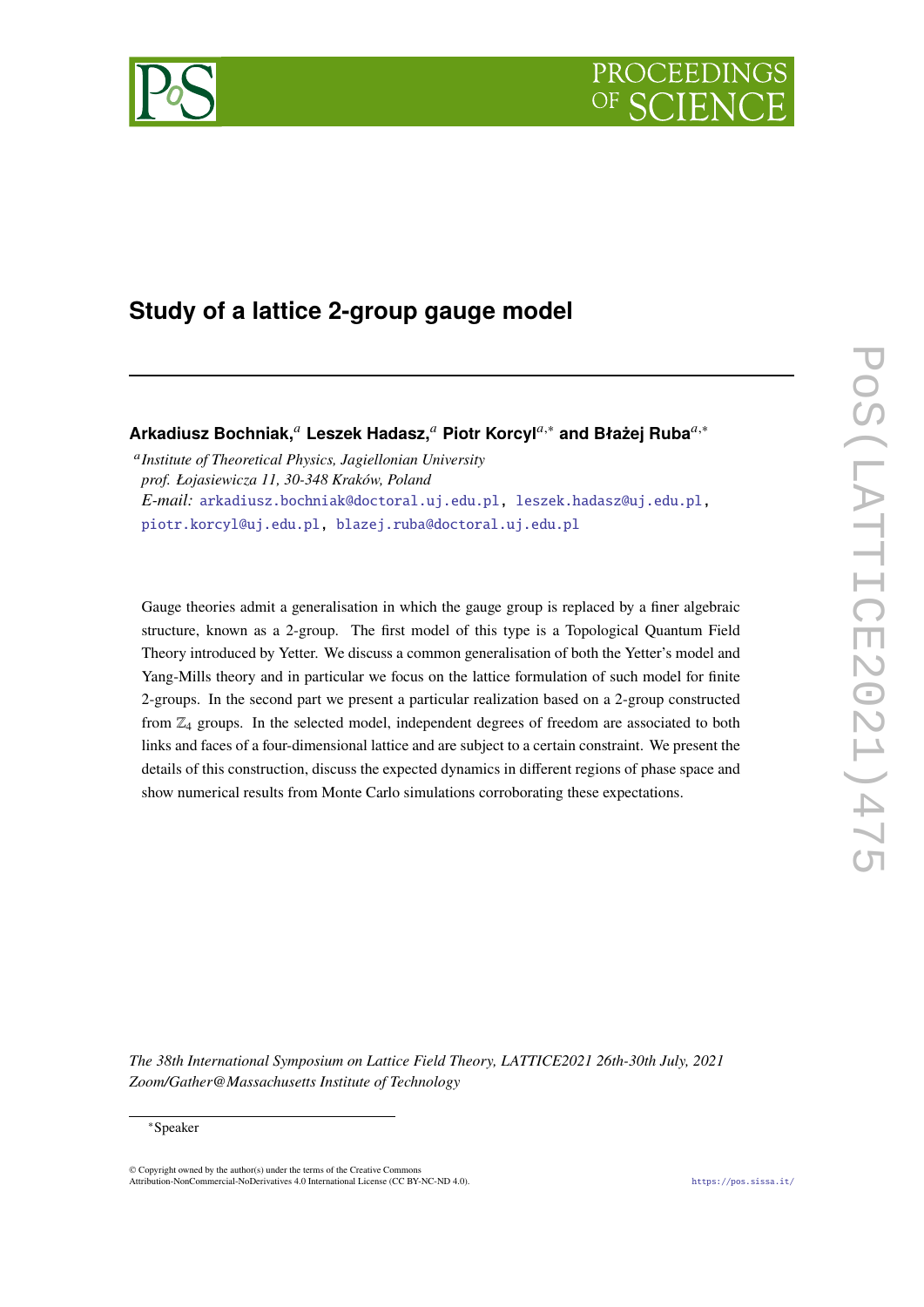### **1. Introduction**

Higher gauge theories are physical models whose degrees of freedom associate definite values to  $p$ -dimensional geometric objects (possibly for several different  $p$ ). In the conventional case of  $p = 1$  these are the Wilson lines. A textbook example [\[1\]](#page-11-0) is the *p*-form electrodynamics [\[2\]](#page-11-1). Its basic dynamical field A is a p-form and hence can be integrated over p-dimensional "surfaces"  $\sigma$ . The field A is subject to gauge transformations  $A \mapsto A + d\lambda$  with arbitrary  $(p - 1)$ -form  $\lambda$ . The integral  $\int_{\sigma} A$  is invariant only if  $\sigma$  is closed; otherwise it picks up a boundary term  $\int_{\partial \sigma} \lambda$ . If  $\sigma$  itself is the boundary of a  $(p + 1)$ -dimensional  $\Sigma$ , then one has an integral representation with manifestly gauge-invariant integrand,  $\int_{\sigma} A = \int_{\Sigma} dA$ . There exists a lattice formulation of models of this type in which basic degreees of freedom are localized on lattice  $p$ -cells (e.g. edges for  $p = 1$ , plaquettes for  $p = 2$  etc.). Of course several fields corresponding to different p may be included in a single model.

The model recalled above generalizes the abelian gauge theory. Given the success of the Yang-Mills theory in particle physics, it is natural to ask whether there exist non-abelian higher gauge theories. This was answered in the negative already in [\[2\]](#page-11-1). Intuitively this may be understood as follows. Consider a path  $\gamma$ . Given a general  $p = 1$  non-abelian field A the corresponding observable is the path-ordered exponential  $Pe^{i\int_{\gamma} A}$ . If  $\gamma$  is partitioned into *n* consecutive pieces  $\gamma_1, \ldots, \gamma_n$ , then this may be rewritten as  $Pe^{i\int_{\gamma_n} A} \cdots Pe^{i\int_{\gamma_1} A}$ . This formula reflects the correspondence between concatenation of paths and multiplication in the underlying gauge group. Ordering of this noncommutative multiplication is dictated by the flow of the fictitious time parametrizing  $\gamma$ . There is no such natural ordering on surfaces or higher dimensional manifolds.

There exist algebraic objects more intricate than groups whose structure is meant to capture higher dimensional geometry [\[3](#page-11-2)[–5\]](#page-11-3). In the case considered here those are the 2-groups [\[6\]](#page-11-4) or, equivalently, crossed modules of groups [\[7\]](#page-12-0). Here we prefer the latter description. They can be used as a generalization of the concept of a gauge group. The corresponding gauge theories involve both  $p = 1$  and  $p = 2$  degrees of freedom, which are related by a constraint called fake flatness. Despite the presence of the constraint, it is typically not possible to express one degrees of freedom in terms of the other. Basic observables are associated to loops (e.g. boundaries of lattice plaquettes) and closed surfaces (e.g. boundaries of lattice cubes). It turns out that the value of any closed surface observable always belongs to a certain abelian group, but it is constructed using in general non-commutative multiplications involving degrees of freedom of both types.

There are several motivations to study higher gauge theories. They provide interesting examples [\[8](#page-12-1)[–13\]](#page-12-2) of Topological Quantum Field Theories (TQFTs) [\[14,](#page-12-3) [15\]](#page-12-4), and hence are expected to describe certain gapped phases of many body quantum systems. In particular, it has been suggested [\[16,](#page-12-5) [17\]](#page-12-6) that the deep infrared behaviour of certain conventional gauge theories may be governed by a topological higher gauge theory. Symmetry Protected Topological (SPT) phases protected by higher symmetries were proposed in [\[8\]](#page-12-1). Higher gauge fields are also invoked in string theory [\[18\]](#page-12-7) and in certain approaches to bosonization [\[19–](#page-12-8)[21\]](#page-12-9).

This paper is concerned with a class of lattice higher gauge theories based on crossed modules of finite groups. In Section [2](#page-2-0) we describe the main observables, symmetries, topological charge sectors and expected phases. In order to probe the corresponding symmetry breaking patterns we invoke nonlocal order parameters: Polyakov loops and "Polyakov surfaces". Dynamics is studied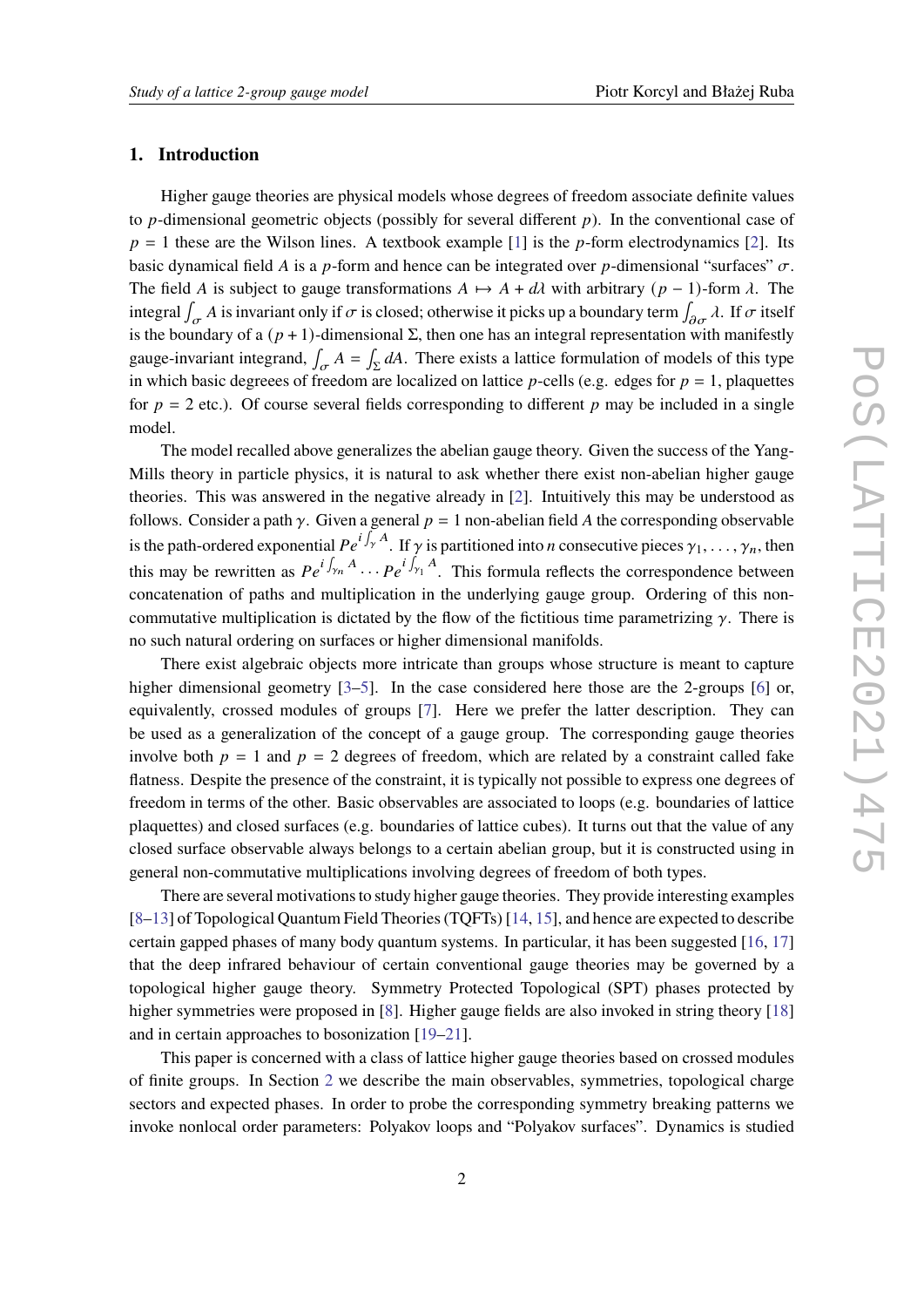using both exact and Monte Carlo methods (for the latter we specialize to a specific crossed module). Results of our simulations are presented in Section [3.](#page-6-0)

We show that if no explicit interaction terms are introduced,  $p = 1$  and  $p = 2$  components of the crossed module-valued gauge fields decouple on the level of correlation functions of local gauge invariant observables. This should be contrasted with the ordinary non-abelian Yang-Mills theory, in which already the gauge-invariant kinetic term makes the theory fully interacting. Nevertheless, some intrinsic interaction does manifest itself in the topological structure and in the behaviour of nonlocal order parameters. We pay close attention to these topics. To give just one example supporting the physical relevance of such subtle phenomena, in the Hamiltonian formulation they correspond to ground state degeneracy and long range entanglement of ground states depending on topological features of the spatial geometry. More detailed treatment has been presented in [\[22,](#page-12-10) [23\]](#page-12-11).

## <span id="page-2-0"></span>**2. Description of studied models**

#### **2.1 Crossed modules**

A crossed module of groups consists of two groups  $\mathcal{E}$ ,  $\Phi$ , a homomorphism  $\Delta : \Phi \to \mathcal{E}$  $(\Delta(\varphi_1\varphi_2) = (\Delta\varphi_1)(\Delta\varphi_2))$  and an action  $\triangleright$  of E on  $\Phi$  by automorphisms. That is,  $\triangleright$  is a binary operation  $\mathcal{E} \times \Phi \rightarrow \Phi$  satisfying

$$
\epsilon \triangleright (\varphi_1 \varphi_2) = (\epsilon \triangleright \varphi_1)(\epsilon \triangleright \varphi_2), \qquad (\epsilon_1 \epsilon_2) \triangleright \varphi = \epsilon_1 \triangleright (\epsilon_2 \triangleright \varphi), \qquad 1_{\mathcal{E}} \triangleright \varphi = \varphi. \qquad (1)
$$

Here  $1_{\mathcal{E}} \in \mathcal{E}$  is the neutral element. In addition, one requires the so-called *Peiffer identities* to hold:

$$
\Delta(\epsilon \triangleright \varphi) = \epsilon(\Delta \varphi) \epsilon^{-1}, \qquad (\Delta \varphi_1) \triangleright \varphi_2 = \varphi_1 \varphi_2 \varphi_1^{-1}. \tag{2}
$$

Here we restrict attention to crossed modules of finite groups. In general neither  $\mathcal E$  nor  $\Phi$  has to be abelian. However, Peiffer identities imply that elements  $\varphi \in \Phi$  satisfying  $\Delta \varphi = 1_{\mathcal{E}}$  commute with the whole  $\Phi$ . Furthermore, the image im( $\Delta$ ) of  $\Delta$  is a normal subgroup of  $\mathcal E$  and hence one may form the quotient group coker( $\Delta$ ) =  $\mathcal{E}/\text{im}(\Delta)$ .

Later on we will consider the following example:  $\mathcal{E} = \Phi = \mathbb{Z}_4 = \{0, 1, 2, 3\}$  (addition is the group operation, all arithmetic being performed mod 4) with

<span id="page-2-1"></span>
$$
\Delta(n) = 2n, \qquad m \triangleright n = (-1)^m n. \tag{3}
$$

In this crossed module, groups  $\mathcal E$  and  $\Phi$  are abelian, but they are nontrivially intertwined by operations  $\Delta$ ,  $\triangleright$ . All simulations are performed for a gauge theory based on this crossed module. On the other hand, some of our exact results do not depend on this choice.

## **2.2 Degrees of freedom and the action**

Before we explain how to put degrees of freedom valued in a crossed module on a lattice, we briefly discuss the geometric setup. Lattice sites are called vertices, with typical symbol  $\nu$ . For every edge (link) e we choose a direction (from the source vertex  $s(e)$ ) to the target vertex  $t(e)$ ). For every face (plaquette) f we choose a corner  $b(f)$  and an orientation. Then the boundary  $\partial f$  of f is written as the "composition" of some number of edges, starting and ending at  $b(f)$ . If traversing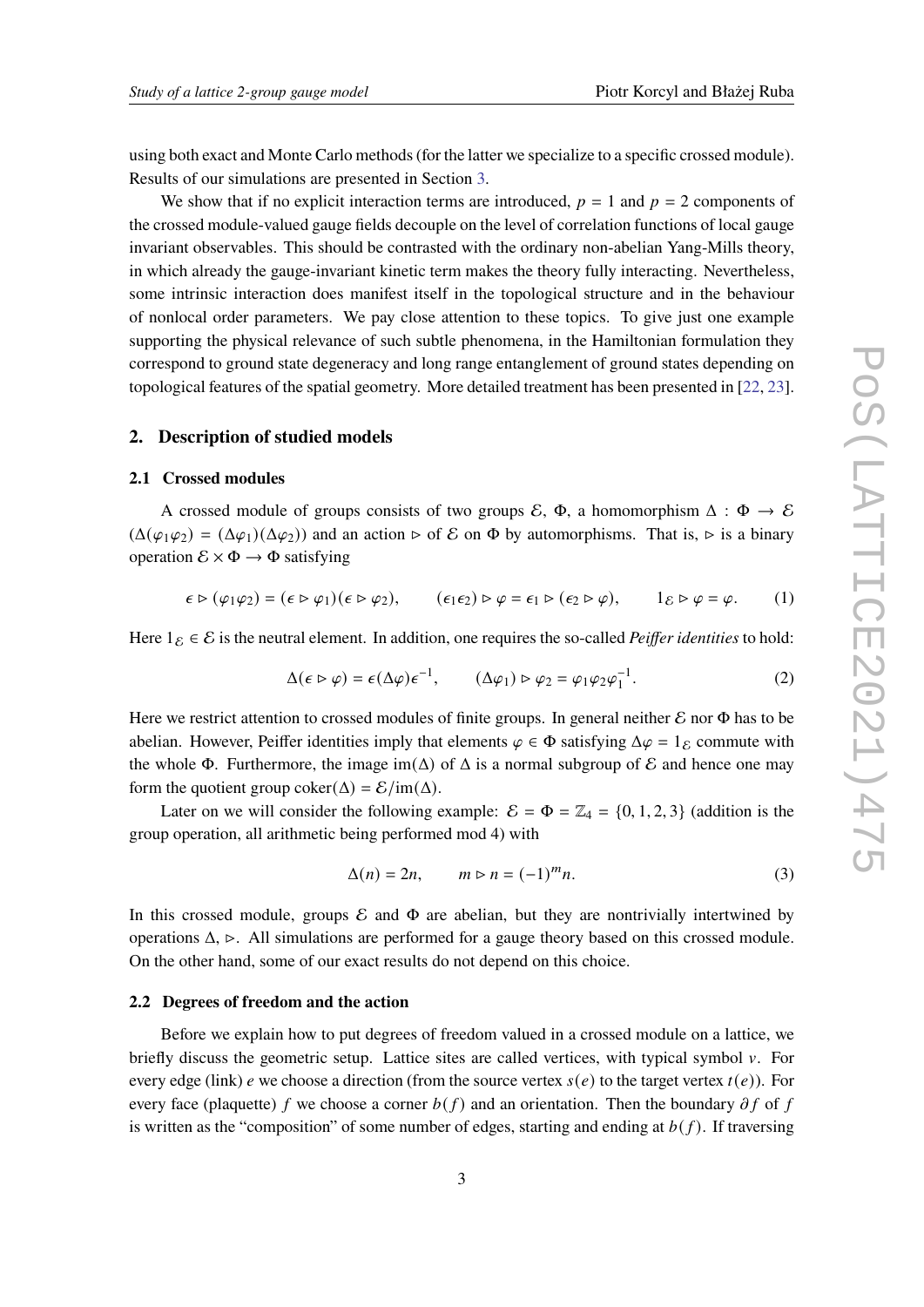$\partial f$  one encounters an edge e whose given orientation does not agree with that of  $\partial f$ , one uses  $e^{-1}$ instead.

By a field configuration we shall mean an assignment of  $\epsilon_e \in \mathcal{E}$  to every edge e and  $\varphi_f \in \Phi$ to every face f such that the *fake flatness* constraint is satisfied:

$$
\Delta \varphi_f = \epsilon_{\partial f} \,. \tag{4}
$$

Here  $\epsilon_{\partial f}$  is the Wilson loop around  $\partial f$  built from  $\epsilon$  degrees of freedom. For example if  $\partial f = e_3e_2e_1$ (with  $s(e_1) = t(e_3) = b(f)$ ,  $t(e_1) = s(e_2)$  and  $t(e_2) = s(e_3)$ ), then  $\epsilon_{\partial f} = \epsilon_{e_3} \epsilon_{e_2} \epsilon_{e_1}$ .

Gauge field  $\epsilon$  is subject to standard gauge transformations:

<span id="page-3-2"></span>
$$
\epsilon_e \mapsto \xi_{t(e)} \epsilon_e \xi_{s(e)}^{-1}, \qquad \varphi_f \mapsto \xi_{b(f)} \triangleright \varphi_f. \tag{5}
$$

Note that  $\varphi_f$  behaves as a matter field placed at  $b(f)$ . In addition, one considers also higher transformations, parametrized by group elements  $\psi_e \in \Phi$  on edges:

<span id="page-3-0"></span>
$$
\epsilon_e \mapsto (\Delta \psi_e)\epsilon_e, \qquad \varphi_f \mapsto \psi_{e_n}(\epsilon_{e_n} \triangleright \psi_{e_{n-1}})\cdots(\epsilon_{e_n} \cdots \epsilon_{e_2} \triangleright \psi_{e_1})\varphi_f, \tag{6}
$$

where we wrote  $\partial f = e_n \cdots e_1$ .

<span id="page-3-1"></span>General transformations [\(6\)](#page-3-0) have the property that Wilson loops are not invariant, which eliminates all local gauge invariant observables built of the  $\epsilon$  field. Our objective being to generalize Yang-Mills theory, we regard this as undesirable. There exists a way out by declaring that only transformations [\(6\)](#page-3-0) with  $\Delta \psi_e = 1_{\Phi}$  are admitted as gauge transformations. General transformations [\(6\)](#page-3-0) are then used in the analytic study of the system and as local constraint-preserving moves in Monte Carlo simulations. For those purposes we introduce also another class of transformations, parametrized by  $\chi_f \in \text{ker}(\Delta)$ :

> $\overline{t}$ [ 1 2 , 1 2 ,1]

 $\overline{z}$ 

•  $V[0,0,0]$ 

 $\mathcal{X}$ 

<span id="page-3-3"></span>
$$
\epsilon_e \mapsto \epsilon_e, \qquad \varphi_f \mapsto \chi_f \varphi_f. \tag{7}
$$

**Figure 1:** The unit cell of the cubic lattice.

Besides Wilson loops, there are also surface observables. For the general formalism needed to write down the corresponding formulas, see [\[23,](#page-12-11) [24\]](#page-13-0). Here we confine ourselves to the case of the boundary of an elementary cube in a cubic lattice. Labeling vertices, edges and faces by their midpoint (see Fig. [1\)](#page-3-1) and choosing orientations determined by the lexicographic ordering, we have

$$
\varphi_{\text{cube}} = \varphi_{\left[\frac{1}{2},\frac{1}{2},0\right]} \varphi_{\left[\frac{1}{2},0,\frac{1}{2}\right]} \left(\epsilon_{\left[0,0,\frac{1}{2}\right]}^{-1} \triangleright \varphi_{\left[\frac{1}{2},\frac{1}{2},0\right]} \right) \varphi_{\left[\frac{1}{2},0,\frac{1}{2}\right]}^{-1} \left(\epsilon_{\left[\frac{1}{2},0,0\right]}^{-1} \triangleright \varphi_{\left[1,\frac{1}{2},\frac{1}{2}\right]} \right) \n\varphi_{\left[\frac{1}{2},\frac{1}{2},0\right]}^{-1} \left(\epsilon_{\left[0,\frac{1}{2},0\right]}^{-1} \triangleright \varphi_{\left[\frac{1}{2},1,\frac{1}{2}\right]} \right) \varphi_{\left[0,\frac{1}{2},\frac{1}{2}\right]}^{-1} \varphi_{\left[\frac{1}{2},0,\frac{1}{2}\right]}^{-1} \varphi_{\left[\frac{1}{2},\frac{1}{2},0\right]}^{-1}.
$$
\n(8)

 $\epsilon$  $\left[0,1,\frac{1}{2}\right]$ 

 $v_{[0,1,1]}$ 

 $\mathbf{v}$ 

•  $\overrightarrow{v_{[0,1,0]}}$ 

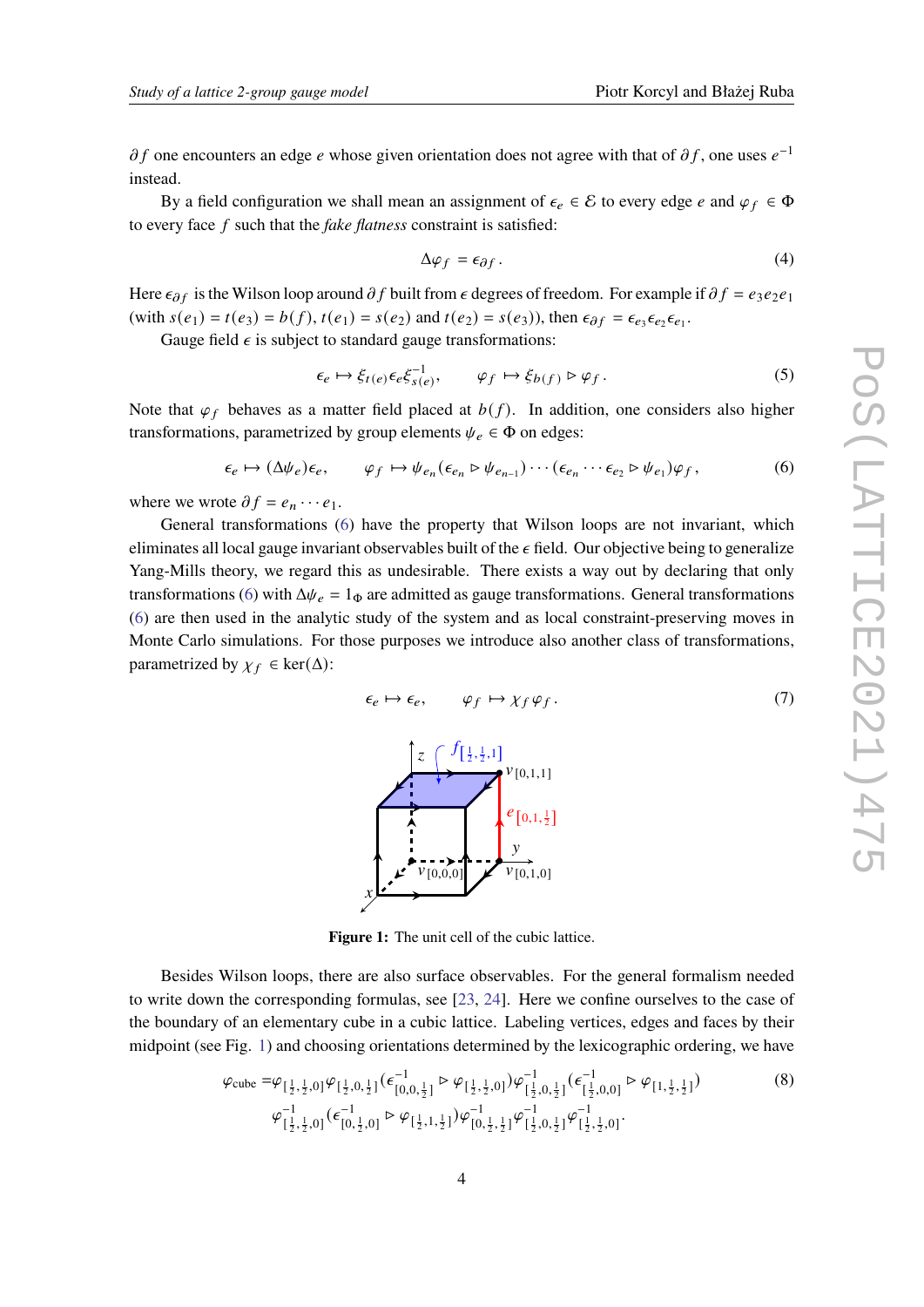$$
\varphi_{\text{cube}} \mapsto \xi_{[0,0,0]} \triangleright \varphi_{\text{cube}} \tag{9}
$$

under standard gauge transformations. It is invariant under all transformations [\(6\)](#page-3-0).

We consider action functionals generalizing the Wilson action:

$$
S(\epsilon, \varphi) = J_1 \sum_{\text{plaquettes}} f_1(\epsilon_{\text{plaquette}}) + J_2 \sum_{\text{cubes}} f_2(\varphi_{\text{cube}}), \tag{10}
$$

where  $J_1, J_2 \ge 0$  are coupling constants and  $f_1 : \mathcal{E} \to \mathbb{R}$ ,  $f_2 : \Phi \to \mathbb{R}$  are fixed functions which have unique minima at the corresponding neutral elements. Then  $S(\epsilon, \varphi)$  penalizes excitations of any plaquettes or cubes. Precise form of  $f_1, f_2$  functions has to be made separately for every crossed module (in general there could be multiple coupling constants hidden within, but our model has only  $J_1, J_2$ ). We do need  $f_1(\xi \epsilon \xi^{-1}) = f_1(\epsilon)$  and  $f_2(\xi \triangleright \varphi) = f_2(\varphi)$  for gauge invariance. Precise form of the action used in our simulations will be given later in [\(12\)](#page-7-0).

## **2.3 Topological charges**

Let  $\gamma$  be a non-contractible loop (e.g. winding around a single direction in toric geometry). Then the Wilson line  $\epsilon_{\gamma}$  along  $\gamma$  is called a Polyakov loop. For general field configurations its value depends on the shape of  $\gamma$ . Now let  $\overline{\epsilon_{\gamma}} \in \text{coker}(\Delta)$  be the reduction of  $\epsilon_{\gamma}$  modulo the image of  $\Delta$ . Using fake flatness one shows that  $\overline{\epsilon_{\gamma}}$  is invariant to deformations of  $\gamma$  – it depends only on its homotopy class. We will call it (or rather its conjugacy class, for gauge invariance) a topological charge. Topological charges are invariant under all local constraint-preserving moves, obstructing ergodicity in Monte Carlo simulations. In a fixed topological charge sector, any two configurations may be connected by a sequence of local moves of three types [\(5,](#page-3-2) [6,](#page-3-0) [7\)](#page-3-3) [\[23\]](#page-12-11).

## **2.4 Factorization theorem**

Let  $O_1$  be an observable depending only on plaquette observables and  $O_2$  an observable depending only on cube observables. Then restricting the partition sum to a fixed topological charge sector, one has factorization  $\langle O_1 O_2 \rangle = \langle O_1 \rangle \langle O_2 \rangle$ . Furthermore,  $\langle O_1 \rangle$  depends only on  $J_1$ and  $\langle O_2 \rangle$  depends only on  $J_2$ . This is proven using the fact that  $O_1$  is invariant to [\(7\)](#page-3-3) and  $O_2$  is invariant to [\(6\)](#page-3-0), see [\[22\]](#page-12-10) for details.

Depending on the choice of the crossed module, there may or may not exist exact symmetries relating different topological charge sectors, implying that the factorization holds also after summing over sectors. In any case, volume scaling analysis shows that averages of local observables become independent on the sector in the thermodynamic limit. Situation is less trivial for nonlocal order parameters. In the case of [\(3\)](#page-2-1), we have found an observable whose average depends on both  $J_1, J_2$ and the topological charge, see [2.5.](#page-5-0)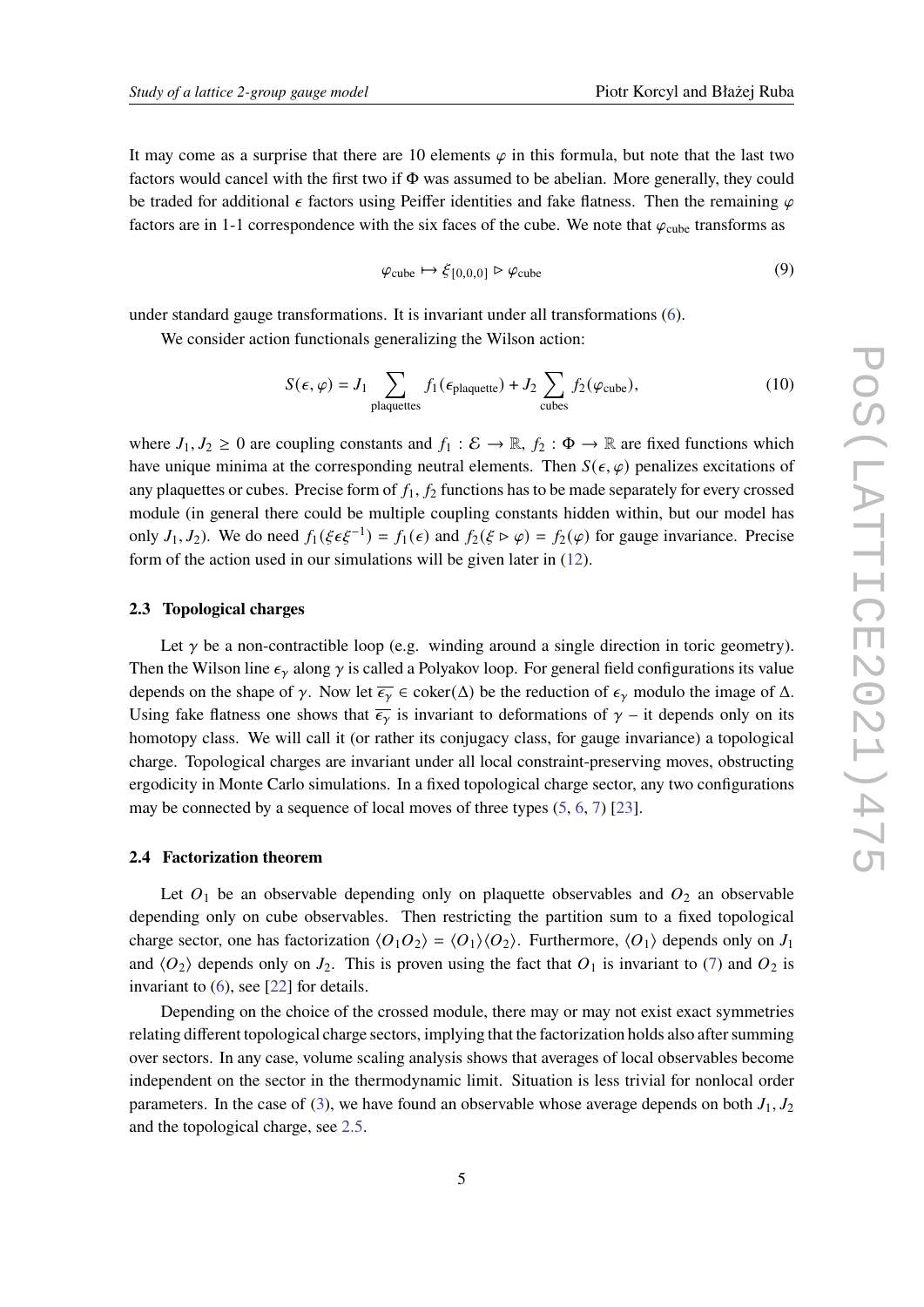#### <span id="page-5-0"></span>**2.5 Symmetries and order parameters**

Here we focus on the crossed module [\(3\)](#page-2-1) and toric geometry, see [\[22,](#page-12-10) [23\]](#page-12-11) for discussions in more general setting. Invoking the terminology of [\[25\]](#page-13-1), this model enjoys two higher-form symmetries.

First, there is a 1-form  $\mathbb{Z}_2$  symmetry resembling the center symmetry from Yang-Mills theory. It may be implemented as follows: choose a direction  $\mu$  and a hyperplane perpendicular to  $\mu$ . Then shift by 2 the value of every link variable in the direction  $\mu$  and contained in the chosen hyperplane. This preserves all local gauge invariant observables (and hence the action), but it changes the value of Polyakov loops in direction  $\mu$ . Note that this construction yields as many  $\mathbb{Z}_2$  symmetries as directions, and in general the number of symmetries would depend on the topology. Superficially these  $\mathbb{Z}_2$  transformations depend also on the choice of a hyperplane, but this is a gauge artifact.

The 2-form symmetry is a straightforward generalization: one chooses two directions  $\mu$ ,  $\nu$  and shifts by 2 the value of all plaquette variables in the  $\mu\nu$  directions contained in a chosen plane orthogonal to directions  $\mu$ ,  $\nu$ .

The Polyakov loop is an order parameter for the 1-form symmetry. However, in a finite volume system the average of a single Polyakov loop is always trivial, as dictated by the symmetry. Therefore, instead of a single Polyakov loop in the direction  $\mu$  we consider the absolute value of the average over the volume perpendicular to  $\mu$ .

To obtain an order parameter for the 2-form symmetry (up to suitable averaging), morally speaking one has to add all plaquette variables ( $\varphi$ , not the plaquettes built of  $\epsilon$ !) in a 2-plane parallel to directions  $\mu$ ,  $\nu$ . This naive prescription does not yield a gauge-invariant quantity, though. To fix this issue it is necessary to use link variables to parallel transport all plaquettes to a single point. This observable will be called a Polyakov surface. Similarly as for the Polyakov loop, in a finite volume numerical simulation we will consider averages of absolute value of the Polyakov surface.

## **2.6 Phase diagram and relation to TQFTs**

Due to the factorization phenomenon, the phase diagram may be discussed separately as a function of  $J_1$  and  $J_2$ , as long as we restrict our attention to local observables.

The fake flatness constraint enforces that all  $\epsilon_{\partial f}$  plaquettes lie in im( $\Delta$ ). Based on this observation one may show [\[22\]](#page-12-10) that averages of functions of  $\{\epsilon_{\partial f}\}\$  reduce to averages in standard lattice gauge theory with gauge group  $\text{im}(\Delta)$ . In the case of the crossed module [\(3\)](#page-2-1) one has  $\text{im}(\Delta) = \{0, 2\} \cong \mathbb{Z}_2$ . We are most interested in the dimension 4, in which the  $\mathbb{Z}_2$  gauge theory enjoys Krammers-Wannier self-duality [\[26\]](#page-13-2). Due to the duality, location of the (first order) phase transition [\[27\]](#page-13-3) is known exactly to be  $J_1^{\text{crit}} = \frac{1}{2}$  $\frac{1}{2}$ arsinh(1)  $\approx 0.441$ . In the regime  $J_1 < J_1^{\text{crit}}$  averages of plaquettes are small and the 1-form symmetry is unbroken. For  $J_1 > J_1^{\text{crit}}$  plaquette averages are larger and the symmetry becomes broken. We remark that the factorization theorem does apply here because the ratio of two Polyakov loops, in the same direction but displaced, is expressible in terms of plaquettes within the strip enclosed by the two lines.

In the analysis of cube observables, we may use factorization and put  $J_1 = \infty$ . Then, up to effects vanishing in the thermodynamic limit,  $\epsilon$  fields are turned off. The fake flatness constraint enforces all  $\varphi_f$  to be valued in the group ker( $\Delta$ ). Hence we recover a 2-form gauge theory for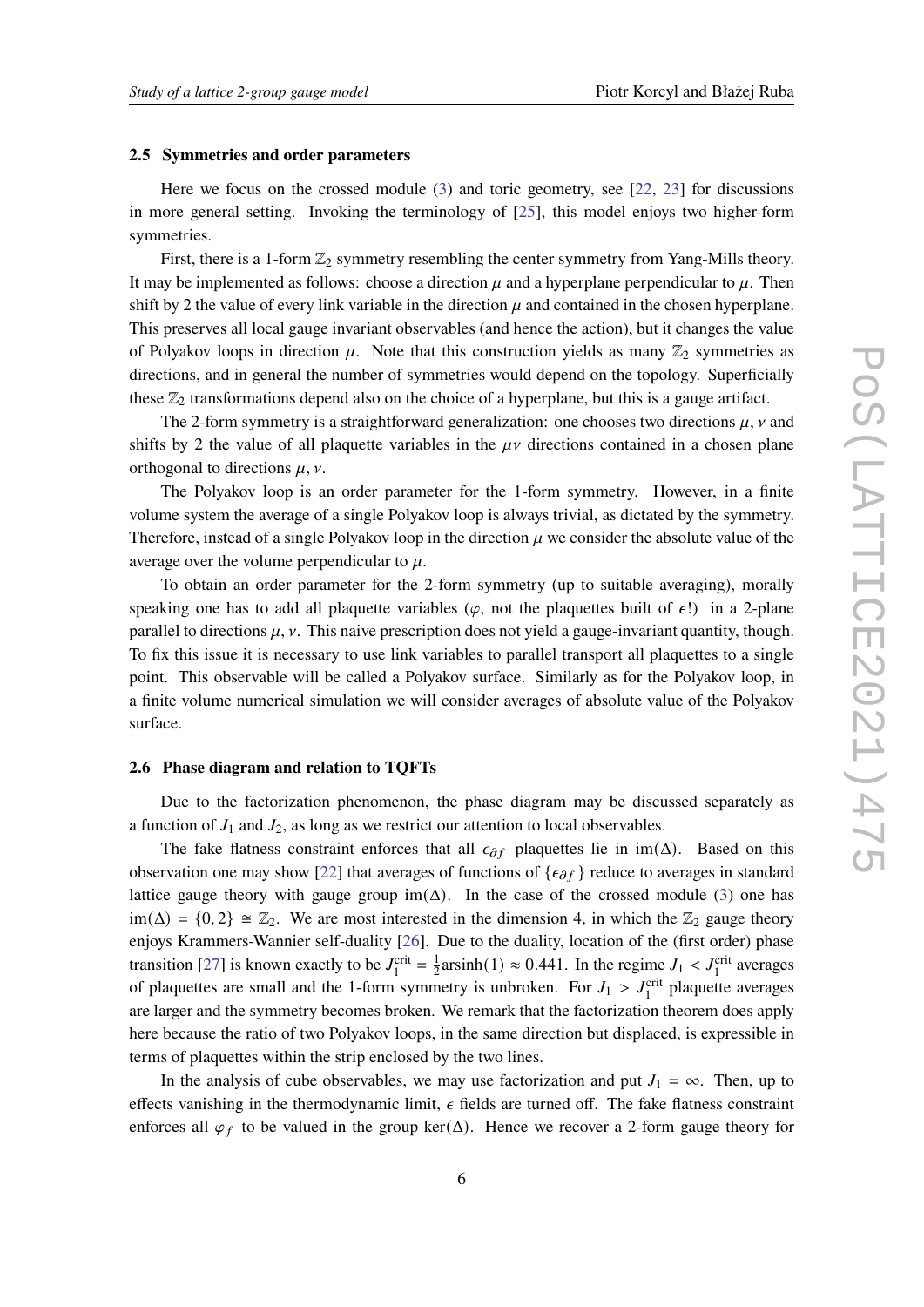the abelian group ker( $\Delta$ ), equal to  $\mathbb{Z}_2$  in the case [\(3\)](#page-2-1). In the dimension 4, such gauge theory is Krammer-Wannier dual to the Ising model. From the corresponding literature [\[28\]](#page-13-4) we obtain a prediction for the location of (a second order) phase transition:  $J_2^{\text{crit}} \approx 0.953294(1)$ . Averages of cubes are small for small  $J_2$  and large for large  $J_2$ . Status of the symmetry is less transparent, though, since the corresponding order parameter, the Polyakov surface defined in Section [2.5,](#page-5-0) does not obey the factorization theorem. This question is largely addressed by our simulations, see Section [3.](#page-6-0)

As outlined above, at least for the crossed module [\(3\)](#page-2-1) and dimension 4 there are 4 phases determined by two binary choices:  $J_1 \leq J_1^{\text{crit}}$  and  $J_2 \leq J_2^{\text{crit}}$ . They may be thought of as basins of attraction of four renormalization group fixed points with  $J_1 \in \{0, \infty\}$ ,  $J_2 \in \{0, \infty\}$ . Each of these points may be interpreted as a particular TQFT:

- $(J_1, J_2) = (0, 0)$ : topological  $\mathbb{Z}_2$  gauge theory [\[29\]](#page-13-5) of topological charges.
- $(J_1, J_2) = (\infty, 0)$ : topological  $\mathbb{Z}_4$  gauge theory of Polyakov loops.
- $(J_1, J_2) = (0, \infty)$ : Yetter's TQFT. One has invariance to all transformations [\(6\)](#page-3-0) and all cube observables are frozen. Neverthless, there remains a rich topological content. In contrast to standard topological gauge theories, it is sensitive to topological invariants of the underlying geometry other than the fundamental group. There is an interplay between line operators (such as topological charges) and surface operators (such as Polyakov surfaces), see Fig. [3.](#page-10-0)
- $(J_1, J_2) = (\infty, \infty)$ : topological  $\mathbb{Z}_4$  gauge theory of Polyakov loops and 2-form  $\mathbb{Z}_2$  gauge theory of Polyakov surfaces, completely independent of each other. We remark that in the analogous limit for general crossed modules, one does not necessarily have factorization on the level of the topological structure (compare with [\[23,](#page-12-11) Sec. 3.4]).

In [\[23\]](#page-12-11) a Hamiltonian version of our model has been considered and four integrable Hamiltonians corresponding to the limits above have been constructed.

# <span id="page-6-0"></span>**3. Numerical simulations**

#### **3.1 Notation**

In this section we present results obtained through numerical Monte Carlo simulations of the gauge theory based on the crossed module [\(3\)](#page-2-1), defined on a four-dimensional lattice with periodic boundary conditions. For further convenience we denote the lattice extent in direction  $\mu$  by  $L_{\mu}$ ; we performed our simulations with  $L_0 = L_1 = L_2 \equiv L$ , often with different  $L_3$ .

For a large part of the preceding discussions, fairly general geometries are admissible. Restriction to cubic lattices allows to introduce simpler notations. Lattice sites are labeled by  $\mathbf{x} = (x, y, z, t)$ . We denote by  $\hat{\mu}$  the unit vector in  $\mu$ -th direction. Let  $m_{\mu}(\mathbf{x})$  be the variable associated to a link in direction  $\mu$ , starting at lattice site **x**. Similarly, for plaquette variables in  $\mu\nu$  plane we write  $n_{\mu\nu}(\mathbf{x})$ . We also have plaquettes  $f_{\mu\nu}$  built of links in standard way; they appear in the fake flatness constaint

$$
2n_{\mu\nu}(\mathbf{x}) = f_{\mu\nu}(\mathbf{x}),\tag{11}
$$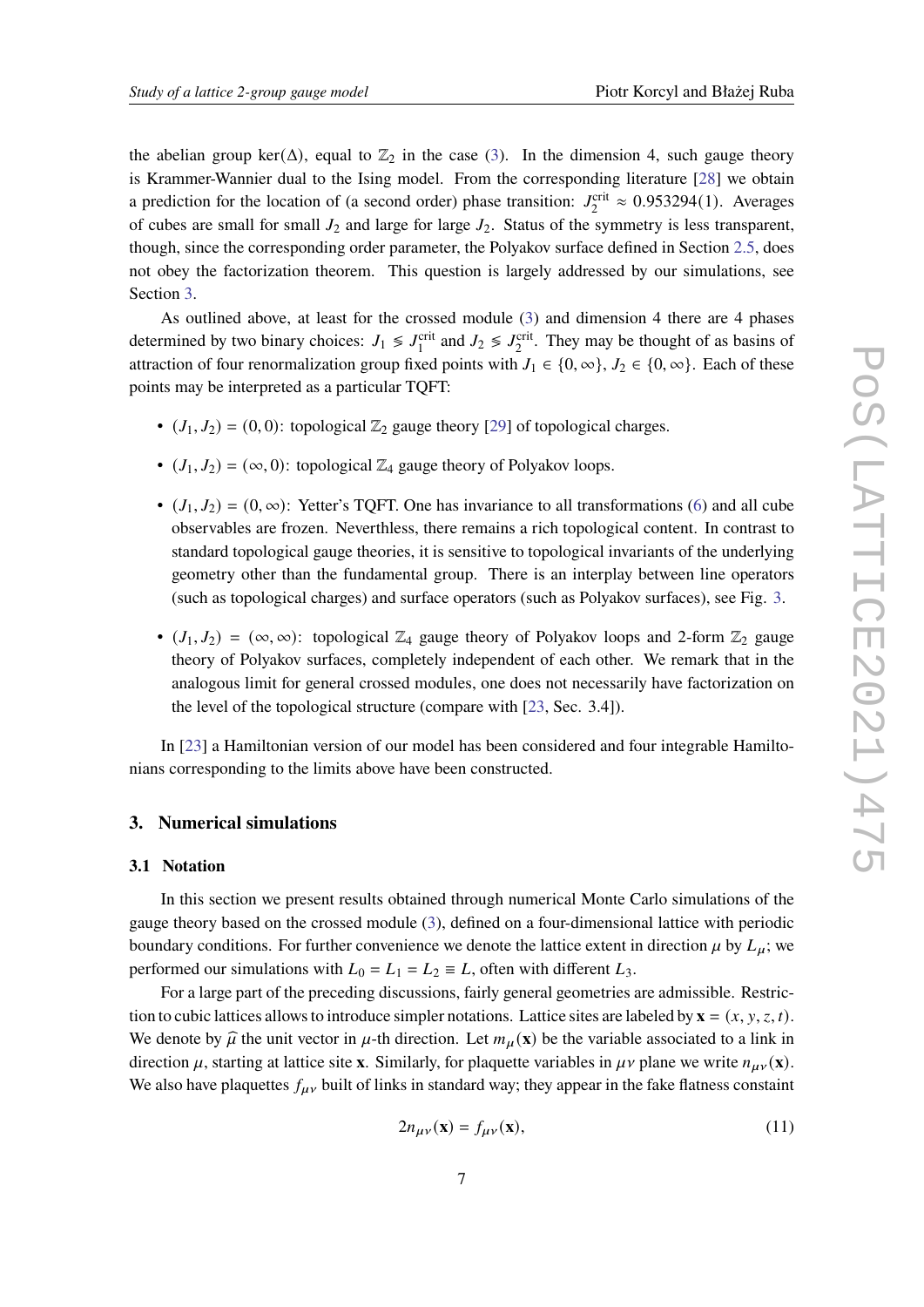which only partially determines  $n_{\mu\nu}$  in terms of links. Observables corresponding to cubes with edges in directions  $\mu$ ,  $\nu$ ,  $\rho$  will be denoted by  $g_{\mu\nu\rho}(x, y, z, t)$ . We chose the following action:

<span id="page-7-0"></span>
$$
S = J_1 \sum_{\mathbf{x}} \sum_{\mu < \nu} (-1)^{\frac{f_{\mu\nu}(\mathbf{x})}{2}} + J_2 \sum_{\mathbf{x}} \sum_{\mu < \nu < \rho} (-1)^{\frac{g_{\mu\nu\rho}(\mathbf{x})}{2}}. \tag{12}
$$

## **3.2 Algorithm**

The numerical simulation is based on the Metropolis algorithm [\[30,](#page-13-6) [31\]](#page-13-7) where local update movements, separate for the link and faces variables, have been modified in order to accommodate the fake-flatness constraint. Hence, the constraint is preserved by the updates, i.e. if it was satisfied by the local degrees of freedom in the initial configuration, it remains fulfilled during the entire simulation. Additional updates preserving the system energy were sparsely incorporated in between local update movements in order to decrease autocorrelation times. Their role is to change the sign of all Polyakov lines and all Polyakov planes and play the role of over-relaxation steps as in Refs [\[32](#page-13-8)[–35\]](#page-13-9). In each point of the parameter space we generate Markov chains of length of the order of 10<sup>5</sup> configurations spaced by at least ~ *V* local updates. In order to ensure ergodicity we repeat the simulations with different pseudo-random number generator seed and always compare simulations started with a cold and hot initial configurations. Numerical results presented below come from simulations where the deviations between such additional simulations were smaller than statistical uncertainties. In order to estimate the latter we use the explicitly calculated autocorrelation function which we integrate up to the first non-positive element to conclude the associated autocorrelation time. All data points shown are presented together with their statistical uncertainties, however in many cases the error bars are smaller than the symbol size, hence may not be fully visible. The algorithm as described above does not allow to jump between configurations with different values of the topological charge. The update which would change the sign of the latter is non-local and leads to a very poor acceptance rate. We therefore consider separate simulations at fixed topological charge.

In order to study the phase space of our system we monitor a number of observables. They can be classified into two classes: local and non-local observables. We define them separately in the following two subsections and discuss the dynamics of the system unveiled by their numerical estimates.

## **3.3 Local observables and phase transitions**

The simplest observables which we monitor as we sweep over the parameter space are the quantities building the action of the system [\(12\)](#page-7-0). Hence, let us define the average value of the plaquettes  $F$  and cubes  $G$  as

<span id="page-7-1"></span>
$$
F = \left| \frac{1}{6V} \sum_{x, y, z, t} \sum_{\mu < \nu} f_{\mu\nu}(x, y, z, t) \right|,\tag{13}
$$

<span id="page-7-2"></span>
$$
G = \left| \frac{1}{4V} \sum_{x, y, z, t} \sum_{\mu < v < \rho} g_{\mu\nu\rho}(x, y, z, t) \right|.
$$
\n(14)

Here  $V$  is the total number of lattice sites.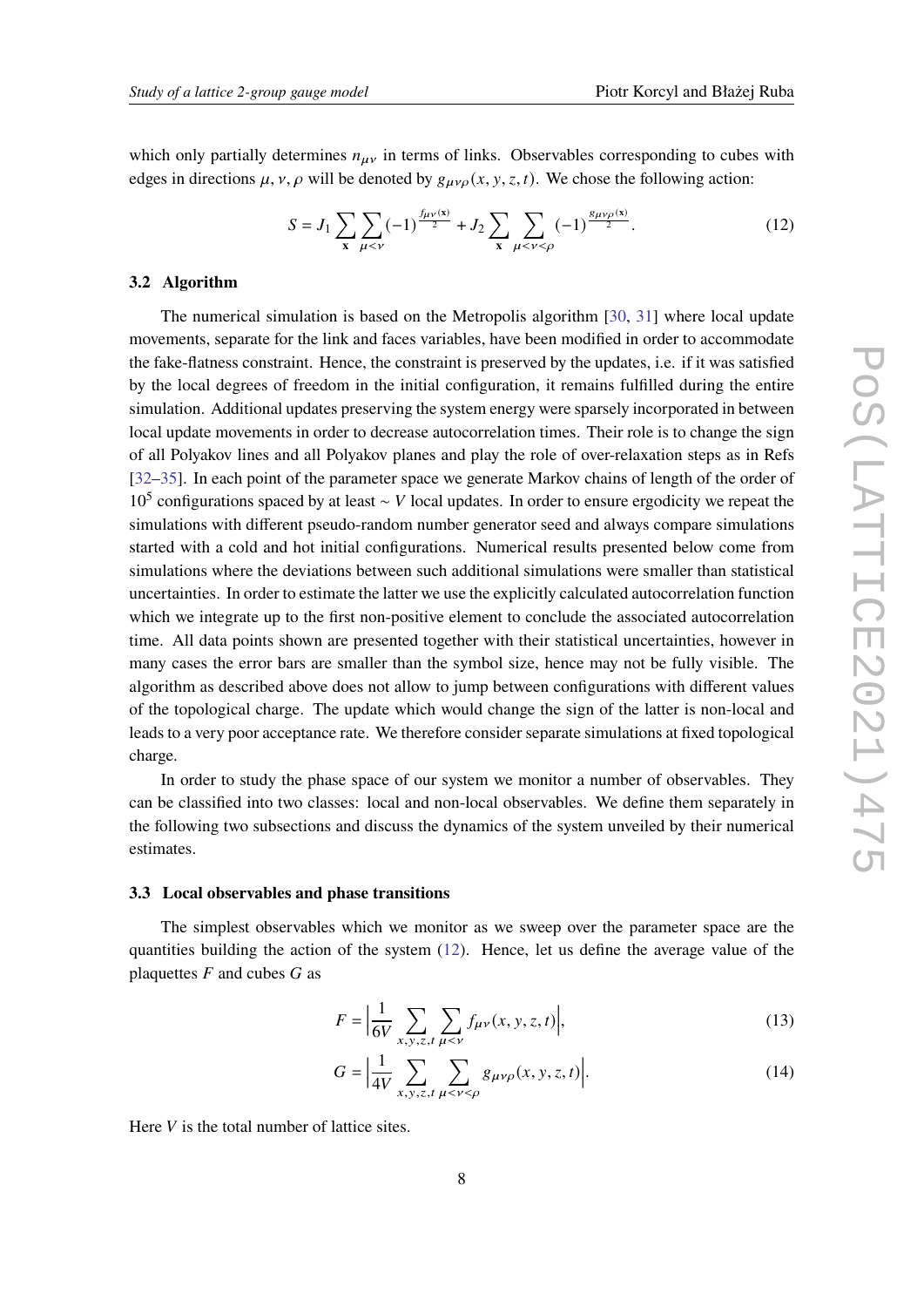<span id="page-8-0"></span>

**Figure 2:** Estimates of the average plaquette Eq[.13](#page-7-1) and average cube Eq[.14](#page-7-2) as a function of appropriate coupling constants  $J_1$  and  $J_2$ .

In Figure [2](#page-8-0) we present their dependence on the appropriate coupling constant. Note that due to the factorization theorem [\[22\]](#page-12-10) the expectation values of such local operators can depend only on one of the coupling constant. The left panel of Figure [2](#page-8-0) indeed provides confirmation of such behavior. Namely, the expectation values of the plaquette estimated at two very different values of the  $J_2$  coupling constant are always compatible within their statistical uncertainties and exhibit a sharp drop in value around the expected first order phase transition at  $J_1 \approx 0.44$ . This is also true irrespective of the topological sector as we are simultaneously showing data coming from two sectors with different topological charge. The right panel of Figure [2](#page-8-0) shows the fluctuations of the  $\langle G \rangle$  observable as a function of the  $J_2$  coupling constant for estimated using three lattice volumes. We notice a sharp maximum in that observable which approaches with increasing volume the position of the expected second order phase transition in the  $J_2$  coupling constant. These two illustrative examples provide numerical evidence of two main facts. First, that the system has four distinctive regions on phase space separated by two critical values of the couplings  $J_1$  and  $J_2$ . Second, that the factorisation theorem holds, and therefore also the dynamics as seen through the local observables such as  $\langle F \rangle$  and  $\langle G \rangle$  factorizes and we do not see any interplay between the dynamics of the links and faces.

## **3.4 Non-local observables**

In this subsection we turn our attention to non-local observables. We investigate two such observables:  $P_{\mu}$  and  $P_{\mu\nu}$ , which we call Polyakov line and plane respectively. Here we just state the final formulae and refer the Reader to [\[22\]](#page-12-10) for more details:

$$
P_{\mu} = \left| V_{\perp}^{-1} \sum_{\mathbf{x}} \exp\left(\frac{i\pi}{2} \sum_{j=0}^{L_{\mu}-1} m_{\mu}(\mathbf{x} + j\widehat{\mu})\right) \right|, \tag{15}
$$

with the sum taken over x in a plane transverse to the  $\mu$ -th direction and  $V_{\perp} = \prod_{\nu \neq \mu} L_{\nu}$  is the transverse volume. Topological charges take the form

$$
Q_{\mu} = \exp\left(i\pi \sum_{j=0}^{L_{\mu}-1} m_{\mu}(\mathbf{x} + j\widehat{\mu})\right),\tag{16}
$$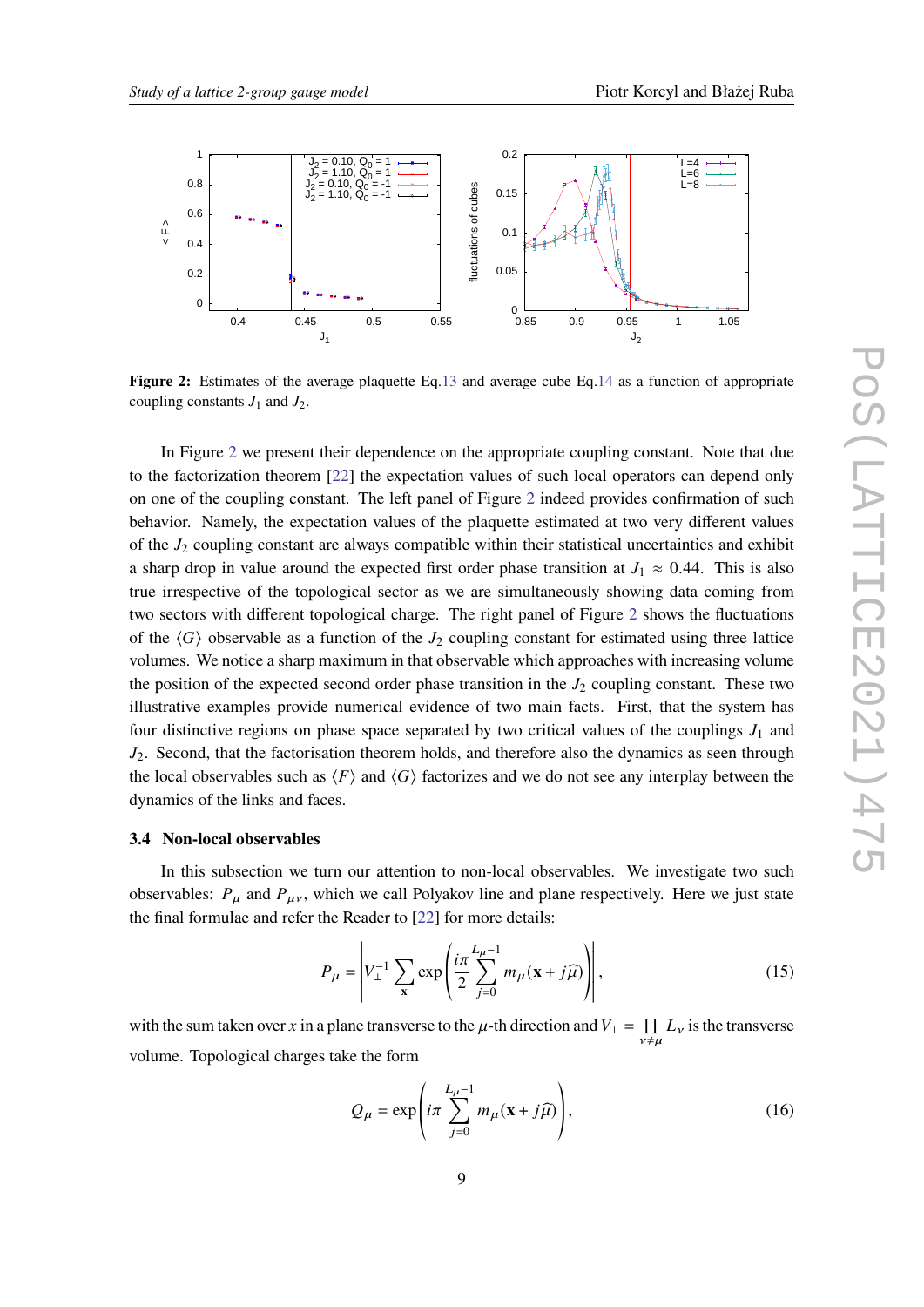<span id="page-9-0"></span>

| $J_1$ | $J_2$ | $Q_0$ | $\langle P_{01} \rangle$ |
|-------|-------|-------|--------------------------|
| 0.43  | 0.1   |       | 0.0631(2)                |
| 0.46  | 0.1   |       | 0.0630(1)                |
| 0.43  | 11    |       | 0.9815(3)                |
| 0.46  |       |       | 0.9838(2)                |

| J <sub>1</sub> | $J_2$ | $Q_0$ | $\langle P_{01} \rangle$ |
|----------------|-------|-------|--------------------------|
| 0.43           | 0.1   | - 1   | 0.0631(2)                |
| 0.46           | 0.1   | - 1   | 0.0630(1)                |
| 0.43           | 11    | -1    | 0.0720(2)                |
| 0.46           |       |       | 0.9238(1)                |

**Table 1:** Average values of  $\langle P_{01} \rangle$  in the four regions of phase diagram estimated on a lattice with  $L = 4$  and  $L_3$  = 40. Data on the left correspond to the  $Q_0$  = 1 topological sector whereas the data on the right to the  $Q_0 = -1$  sector.

which does not depend on **x** by fake flatness. Thirdly, we need the Polyakov planes:

$$
P_{\mu\nu} = \left| V_{\perp}^{-1} \sum_{x} \exp\left(\frac{i\pi}{2} \Sigma_{\mu\nu}(x)\right) \right|,\tag{17}
$$

where  $V_{\perp} = \prod_{\rho \neq \mu, \nu} L_{\rho}$  and the sum is taken over a plane transverse to  $\mu$  and  $\nu$ .  $\Sigma_{\mu\nu}(x)$  is the sum of all  $n_{\mu\nu}(x)$  in a plane winding around two lattice directions  $\hat{\mu}$  and  $\hat{\nu}$ , with appropriate link factors included to ensure gauge invariance.

We start the discussion of numerical results for  $P_{\mu}$  and  $P_{\mu\nu}$  with the presentation of the expectation values of  $P_{01}$  in the four regions of phase space collected in Table [1.](#page-9-0) A schematic view of the overall situation is shown in Figure [3.](#page-10-0) The particular values of  $J_1$  and  $J_2$  have been selected based on the observations of phase transitions exhibited by local observables  $F$  and  $G$  and are located such that there is one pair of coupling constants per phase. Moreover, we include results for two topological sectors, with charge  $Q_{\mu} = 1$  and  $Q_{\mu} = -1$  in the  $\mu = 0$  direction. The first thing to notice is that the factorization theorem does not hold anymore and  $\langle P_{01} \rangle$  has a nontrivial dependence on both  $J_1$  and  $J_2$  coupling constants and on the topological charge. This demonstrates that the fake-flatness constraint on one hand indeed modifies significantly the dynamics, and on the second hand still allows for independent dynamics in the two kind of dynamical degrees of freedom, namely links and faces. Second thing to notice is that the topological charge plays a crucial role. In the sector with  $Q_0 = 1$ , the dynamics of  $P_{01}$  depends only on the  $J_2$  coupling constant, which can be seen by comparing the first two rows and the last two rows in the left part of Table [1.](#page-9-0) The most interesting piece of information contained in these tables is located in the last two rows of the table on the right. In the sector with  $Q_0 = -1$  the Polyakov plane is also sensitive to the phase transition in the  $J_1$  coupling constant. Hence, it can be used to monitor the dynamics of the system on the entire plane of parameters.

The last question which we wish to discuss in this contribution is the question whether the numerical estimates provided in Table [1](#page-9-0) are not affected by finite volume effects. In principle, it could happen that the non-trivial dependency on  $J_1$  and  $J_2$  disappears in the infinite volume limit. In order to study this question we performed a series of simulations where we varied the size of the volume perpendicular to the Polyakov line  $P_0$  and to the Polykov plane  $P_{01}$  by increasing the  $L_3$ lattice extend. We present the resulting outcomes in Figure [4](#page-10-1) for the Polyakov line and in Figure [5](#page-11-5) for the Polyakov plane. The plots show data at the same four pairs of  $(J_1, J_2)$  located in the four regions of the phase space, and again for the two values of the topological charge  $Q_0$ . Two possible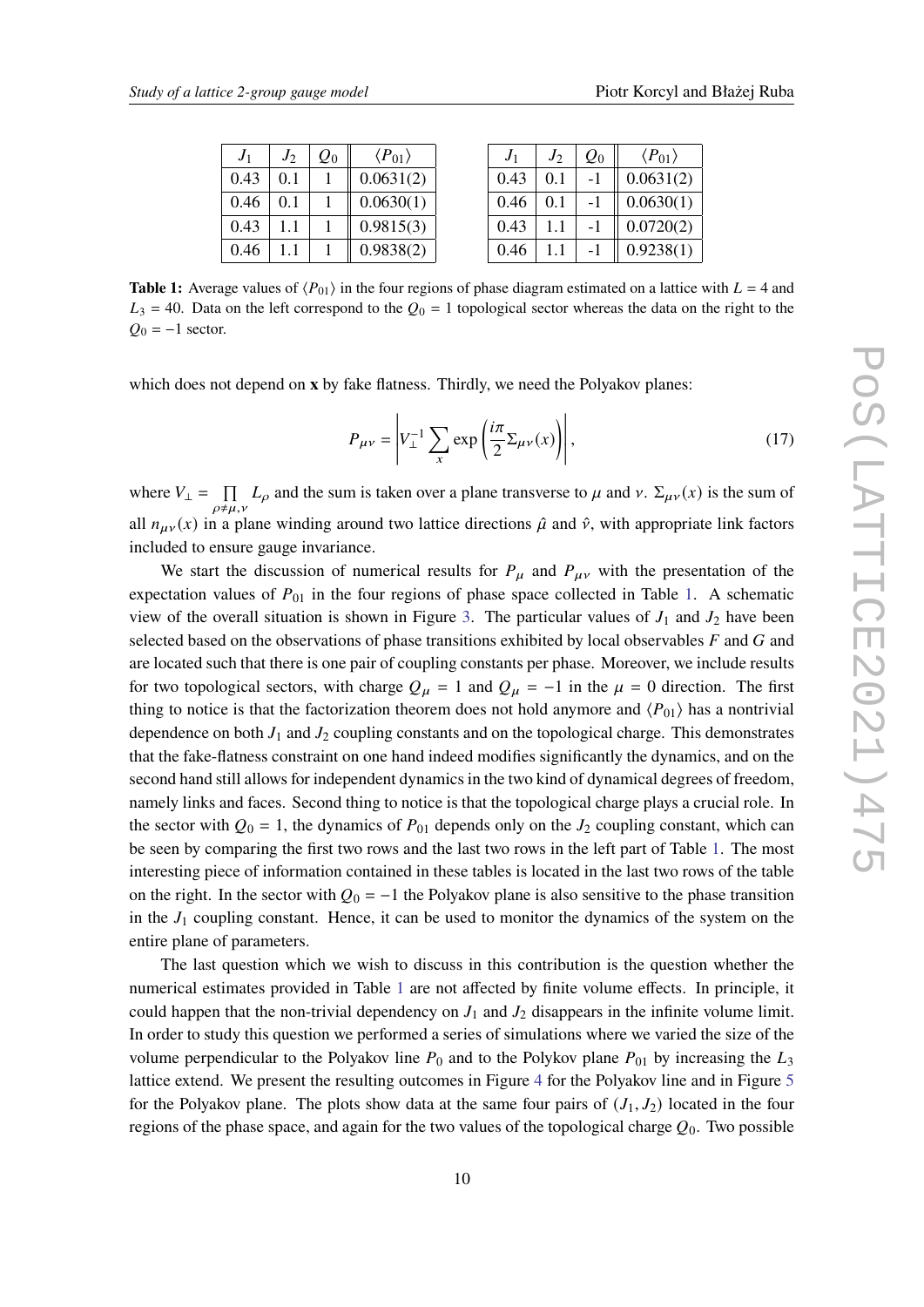<span id="page-10-0"></span>

**Figure 3:** Sketch showing the magnitude of the Polyakov line  $\langle P_0 \rangle$  and Polyakov surface  $\langle P_{01} \rangle$  as a function of  $J_1$ ,  $J_2$  and topological charge. Precise values of these observables at the four points in phase space are contained in Table [1.](#page-9-0) Approximately values of the critical couplings are shown.

<span id="page-10-1"></span>

**Figure 4:** Results for the expectation value of the Polyakov line

behaviours can be observed: either the data seems constant with increasing  $L_3$  with the exception of very small values of  $L_3$  where an exponentially suppressed finite volume effect is present, or the data approaches 0 with a  $1/\sqrt(L_3)$  behaviour. Note, because the two behaviours affect the expectation values with a vastly separated magnitudes, two vertical scales are used in the figures: data with large expectation value  $\approx 0.9$  which does not vanish with increasing  $L_3$  has the left vertical scale, whereas the data with small magnitude  $\approx 0.1$  which clearly vanish with increasing  $L_3$  has the right vertical scale. These figures confirm that the situation described above based on the values in Table [1](#page-9-0) is stable as far as the infinite volume is concerned, in the sense that outcomes with small magnitude eventually vanish at large  $L_3$  whereas those with large magnitude stay finite and non-zero. This confirms that the Polyakov plane is an interesting observable sensitive to the complex and intertwinned dynamics of both types of dynamical degrees of freedom present in the model.

## **4. Summary and outlook**

In this contribution we gave a brief introduction to 2-group gauge models providing a generalization of gauge theory which includes dynamical higher symmetries. We presented some details of the general construction and their motivations. Subsequently, we specialized to a particular model by choosing a specific 2-group based on two  $\mathbb{Z}_4$  groups and a possible generalization of the Wilson action. We discussed the phase-space of that model, identified two phase transitions and provided order parameters for both of them. For the order parameter for the first-order phase transition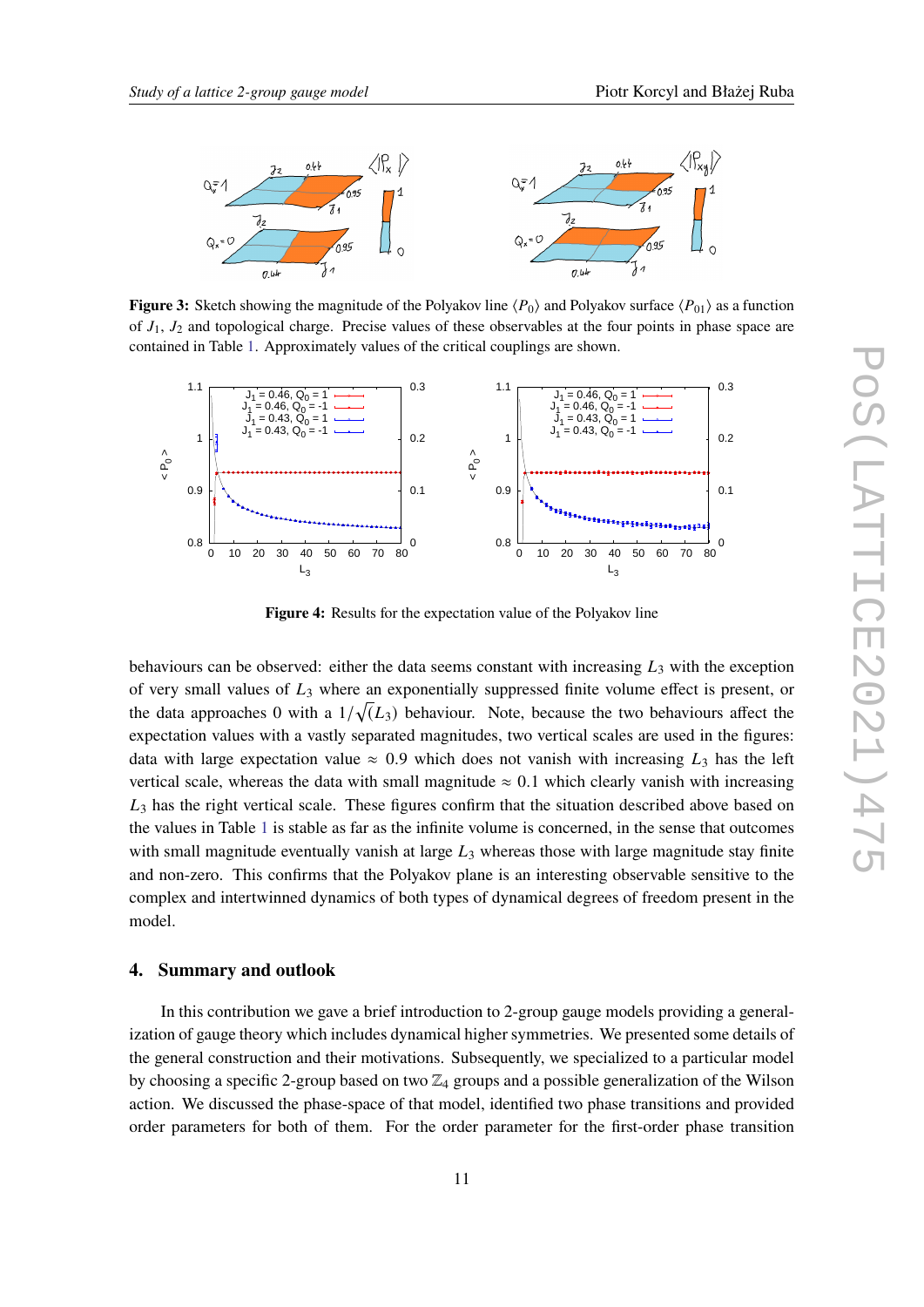<span id="page-11-5"></span>

**Figure 5:** Results for the expectation value of the Polyakov plane

in the  $J_1$  coupling constant we proposed the Polyakov line, while for the expected second-order phase transition in the  $J_2$  coupling constant a new observable: the Polyakov surface. Due to the non-locality of the Polyakov surface, it turned out that it can also serve as an order parameter for the former phase transition. We have performed numerical simulations of the model which confirmed the proposed phase diagram of the model and the expected behaviour of the two order parameters.

Looking at the broader level, one would like to improve the algorithmic setup in such a way as to include topological charge changes and sample the entire phase space of the model. It would be interesting to check whether other models exist where the factorization theorem does not hold. We keep these research direction for future investigations.

## **Acknowledgements**

Computer time allocations 'plgtmdlangevin2' and 'plgnnformontecarlo' on the Prometheus supercomputer hosted by AGH Cyfronet in Kraków, Poland was used through the polish PLGRID consortium. B. Ruba acknowledges the support of the SciMat grant U1U/P05/NO/03.39.

# **References**

- <span id="page-11-0"></span>[1] S. Weinberg, *The Quantum Theory of Fields, Volume 1: Foundations*, Cambridge University Press 2005.
- <span id="page-11-1"></span>[2] M. Henneaux and C. Teitelboim, *p-form electrodynamics*, Found. Phys. **16** (1986) 593.
- <span id="page-11-2"></span>[3] J. C. Baez, *Higher Yang-Mills Theory*, arXiv:hep-th/0206130v2.
- [4] H. Pfeiffer, *Higher gauge theory and a non-Abelian generalization of* 2*-form electrodynamics*, *Annals Phys.* **308** (2003) 447–477.
- <span id="page-11-3"></span>[5] J. C. Baez and J. Huerta, *An invitation to higher gauge theory*, *Gen. Relativ. Grav.* **43** (2011) 2335–2392.
- <span id="page-11-4"></span>[6] J. C. Baez and A. D. Lauda, *Higher dimensional algebra. V:2-groups*, Theor. Appl. Categ. **12** (2004) 423.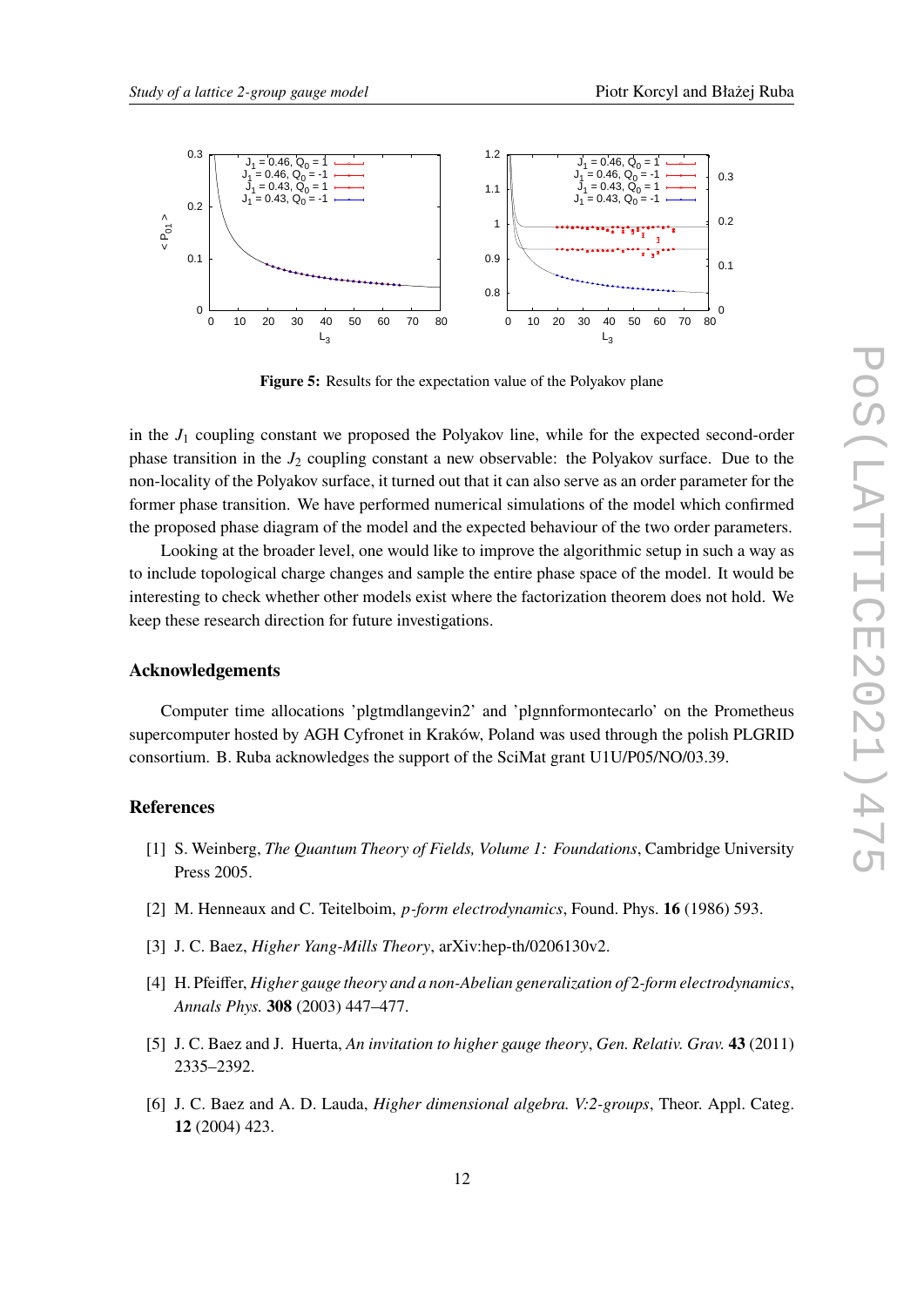- <span id="page-12-0"></span>[7] R. Brown, P. J. Higgins, and R. Sivera, *Nonabelian algebraic topology. Filtered spaces, crossed complexes, cubical homotopy groupoids*. With contributions by Ch. D. Wensley and S. V. Soloviev, volume 15. Zürich: European Mathematical Society (EMS), 2011.
- <span id="page-12-1"></span>[8] A. Kapustin and R. Thorngren, *Higher symmetry and gapped phases of gauge theories*, Prog. Math. **324** (2017) 177.
- [9] D. N. Yetter, *TQFT's from homotopy* 2*-types*, J. Knot Theor. Ramif. **02** (1993) 113.
- [10] T. Porter, *Topological Quantum Field Theories from Homotopy n-Types, J. London Math. Soc.* **58** (1998) 723–732.
- [11] J. F. Martins and T. Porter, *On Yetter's invariant and an extension of the Dijkgraaf-Witten invariant to categorical groups*, *Theor. Appl. Categories*, **18** (2007) 118–150.
- [12] F. Girelli, H. Pfeiffer and E. Popescu, *Topological higher gauge theory: From BF to BFCG theory*, *J. Math. Phys.* **49** (2008) 032503.
- <span id="page-12-2"></span>[13] D. J. Williamson and Z. Wang, *Hamiltonian models for topological phases of matter in three spatial dimensions*, *Annals Phys.* **377** (2017) 311-344.
- <span id="page-12-3"></span>[14] M. F. Atiyah, *Topological quantum field theory*, *Publications Mathématiques de I'IHÉS* **68** (1988) 175–186.
- <span id="page-12-4"></span>[15] E. Witten, *Quantum field theory and the Jones polynomial*, *Commun. Math. Phys.* **121** (1989) 351–399.
- <span id="page-12-5"></span>[16] S. Gukov and A. Kapustin, *Topological Quantum Field Theory, Nonlocal Operators, and Gapped Phases of Gauge Theories*, arXiv: 1307.4793v2[hep-th].
- <span id="page-12-6"></span>[17] A. Kapustin and R. Thorngren, *Topological field theory on a lattice,discrete theta-angles and confinement*, *Adv. Theor. Math. Phys.* **18** (2014) 1233–1247.
- <span id="page-12-7"></span>[18] S. Palmer and C. Saemann, *The ABJM model is a higher gauge theory*, Int. J. Geom. Meth. Mod. Phys. 11 (2014).
- <span id="page-12-8"></span>[19] Y.-A. Chen and A. Kapustin, *Bosonization in three spatial dimensions and a* 2*-form gauge theory*, Phys. Rev. B **100** (2019) 245127.
- [20] Y.-A. Chen, *Exact bosonization in arbitrary dimensions*, Phys. Rev. Res. **2** (2020) 033527.
- <span id="page-12-9"></span>[21] A. Bochniak and B. Ruba *Bosonization based on Clifford algebras and its gauge theoretic interpretation*, JHEP**12** (2020) 118.
- <span id="page-12-10"></span>[22] A. Bochniak, L. Hadasz, P. Korcyl, B. Ruba, *Dynamics of a lattice 2-group gauge theory model*, arXiv: 2105.05671 [hep-lat].
- <span id="page-12-11"></span>[23] A. Bochniak, L. Hadasz and B. Ruba, *Dynamical generalization of Yetter's model based on a crossed module of discrete groups*, arXiv:2010.00888 [math-ph].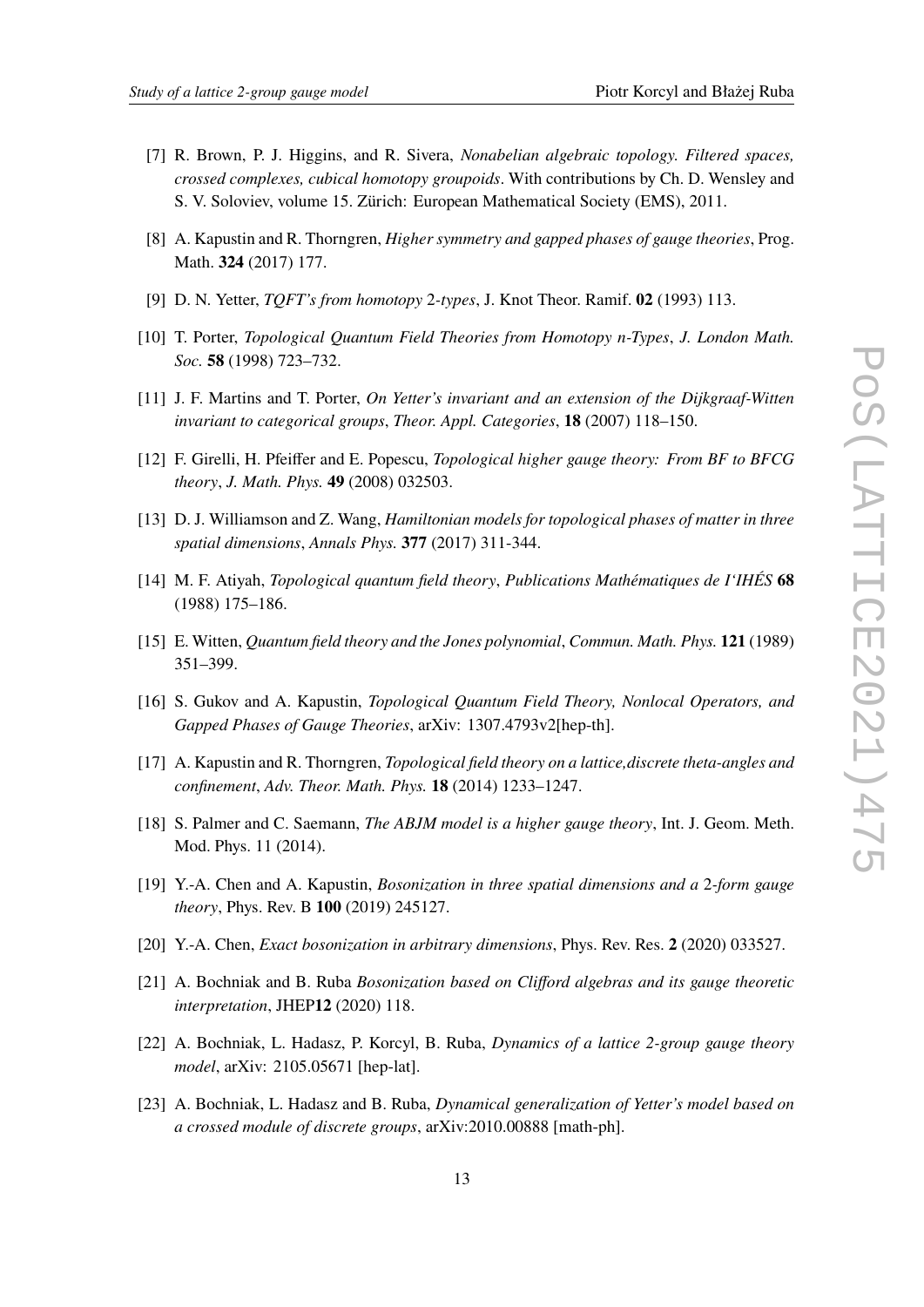- <span id="page-13-0"></span>[24] A. Bullivant, M. Calçada, Z. Kádár, J. F. Martins and P. Martin, *Higher lattices, discrete two-dimensional holonomy and topological phases in (*3 + 1*)D with higher gauge symmetry*, *Rev. Math. Phys.* **32** (2020) 2050011.
- <span id="page-13-1"></span>[25] D. Gaiotto, A. Kapustin, N. Seiberg and B. Willett, *Generalized global symmetries*, JHEP**02** (2015) 172.
- <span id="page-13-2"></span>[26] F. J. Wegner, *Duality in Generalized Ising Models and Phase Transitions Without Local Order Parameters*, J. Math. Phys. **12** (1971) 2259.
- <span id="page-13-3"></span>[27] M. Creutz and L. Jacobs and C. Rebbi *Experiments with a gauge invariant Ising system*, Phys. Rev. Lett. **42** (1979) 1390.
- <span id="page-13-4"></span>[28] P. H. Lundow and K. Markström, *Critical behavior of the Ising model on the four-dimensional cubic lattice*, Phys. Rev. E **80** (2009) 031104.
- <span id="page-13-5"></span>[29] R. Dijkgraaf and E. Witten, *Topological gauge theories and group cohomology*, Comm. Math. Phys. **129** (1990), 393-429.
- <span id="page-13-6"></span>[30] N. Metropolis, A. W. Rosenbluth, M. N. Rosenbluth, A. Teller and E.Teller, *Equation of State Calculations by Fast Computing Machines*, Journal of Chemical Physics **21** (1953) 1087.
- <span id="page-13-7"></span>[31] W. K. Hastings, *Monte Carlo sampling methods using Markov chains and their applications*, Biometrika **57** (1970) 97.
- <span id="page-13-8"></span>[32] S. L. Adler, *Over-relaxation method for the Monte Carlo evaluation of the partition function for multiquadratic actions*, Phys. Rev. D **23** (1981) 2901.
- [33] C. Whitmer, *Over-relaxation methods for Monte Carlo simulations of quadratic and multiquadratic actions*, Phys. Rev. D **29** (1984) 306.
- [34] F. R. Brown and T. J. Woch, *Overrelaxed heat-bath and Metropolis algorithms for accelerating pure gauge Monte Carlo calculations*, Phys. Rev. Lett. **58** (1987) 2394.
- <span id="page-13-9"></span>[35] S. L. Adler, *Overrelaxation algorithms for lattice field theories*, Phys. Rev. D **37** (1988) 458.
- [36] A. Bullivant, M. Calçada, Z. Kádár, P. Martin and J. F. Martins, *Topological phases from higher gauge symmetry in* 3 + 1 *dimensions*, *Phys. Rev. B* **95** (2017) 155118.
- [37] C. Delcamp and A. Tiwari, *From gauge to higher gauge models of topological phases*, *JHEP* **10** (2018) 049.
- [38] H. A. Kramers and G. H. Wannier, *Statistics of the Two-Dimensional Ferromagnet. Part I*, Phys. Rev. **60** (1941) 252–262.
- [39] F. J. Wegner, *Flow-equations for Hamiltonians*, Ann. Physik **3** (1994) 77–91.
- [40] S. Akiyama, Y. Kuramashi, T. Yamashita and Y. Yoshimura, *Phase transition of fourdimensional Ising model with higher-order tensor renormalization group*, Phys. Rev. D **100** (2019) 054510.